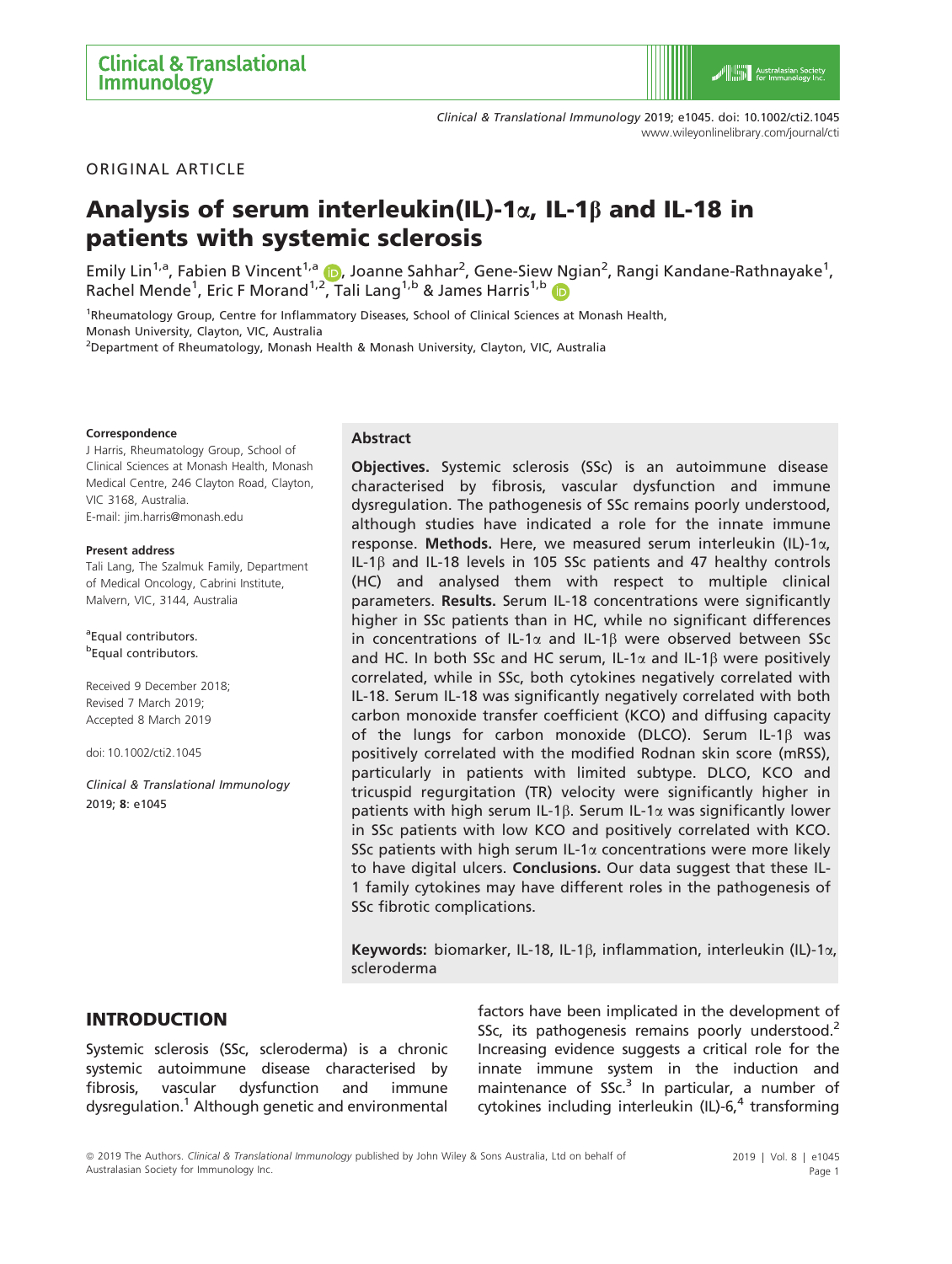growth factor (TGF)- $\beta$ ,<sup>5</sup> macrophage migration inhibitory factor  $(MIF)^6$  and members of the IL-1 superfamily<sup>7</sup> have been reported in the pathogenesis of SSc. However, in contrast to other autoimmune diseases, such as rheumatoid arthritis, where biologic therapies targeting cytokines involved in disease pathogenesis have transformed disease management,<sup>8</sup> a clear cytokine profile has not yet been defined in SSc to facilitate advances in targeted therapy.

The IL-1 superfamily of cytokines encompasses both pro- and anti-inflammatory members, and includes IL-1 $\alpha$ , IL-1 $\beta$ , IL-18, IL-33, IL-37 and IL-38. IL-1 $\alpha$  and IL-1 $\beta$  are both pro-inflammatory, pyrogenic cytokines released by numerous cells, particularly innate immune cells such as monocytes, macrophages and dendritic cells.<sup>9</sup> They share common properties in their regulation and expression, as well as a common receptor, IL-1R1, and both induce inflammatory responses via induction of cyclooxygenase type-2 (COX-2), type 2 phospholipase A and inducible nitric oxide synthase (iNOS).<sup>9</sup> Moreover, in concert with IL-23, IL-1 $\alpha$  and IL-1 $\beta$  can drive IL-17 release by T cells.<sup>10</sup> IL-18, while structurally homologous to IL-1 $\alpha$  and IL-1 $\beta$ , binds a different receptor, IL-18R, and has distinct functions; in combination with IL-12, it drives Th1-mediated responses, including the release of interferon (IFN)- $\gamma$ .<sup>10</sup>

Previous studies have shown that peripheral blood mononuclear cells (PBMC) and fibroblasts from SSc patients produce more IL-1 $\alpha$  compared to those from healthy controls  $(HC)$ .<sup>11-13</sup> Moreover, carriers of the IL-1 $\alpha$  (-889) polymorphism, which predisposes patients to increased IL-1 $\alpha$  production, are more susceptible to  $S_1^1$  To date, two small studies have shown significant elevation of serum IL-1 $\alpha$  in SSc patients compared to HC.<sup>15,16</sup> One of these studies analysed associations between IL-1 $\alpha$ and clinical SSc phenotypes, reporting an association with finger contractures.<sup>16</sup>

IL-1 $\beta$  is implicated in the pathogenesis of SSc through its role in fibrosis. Studies have demonstrated that IL-1 $\beta$  is an important cytokine involved in a mouse model of bleomycin-induced pulmonary fibrosis (BIPF).<sup>17,18</sup> Similarly to IL-1 $\alpha$ , SSc PBMC and fibroblasts produce more IL-1 $\beta$ compared to those from HC.<sup>17,19</sup> Serum IL-1 $\beta$  has also been reported to be higher in SSc than in HC.<sup>20</sup> Some studies have shown correlations between IL-1 $\beta$  and SSc clinical parameters, such as a negative correlation between IL-1b measured in

bronchoalveolar lavage fluid with the forced vital capacity (FVC), and a positive correlation between skin gene expression of IL-1 $\beta$  and the modified Rodnan skin score (mRSS).<sup>20-22</sup>

Involvement of IL-18 in the pathogenesis of SSc is an ongoing matter of debate, with studies reporting conflicting results.<sup>23</sup> In vitro, similar to IL-1 $\alpha$  and IL-1 $\beta$ , increased IL-18 secretion has been observed in PBMC and fibroblasts from SSc patients compared to HC. $4,17$  As opposed to IL-1B, IL-18 was shown to have anti-fibrotic functions mediated through the extracellular signalregulated kinase pathway in human SSc dermal fibroblasts.<sup>24</sup> However, increased skin expression of IL-18 was observed in SSc patients compared to HC and found to be positively correlated with the  $mRSS<sub>22</sub>$  while studies in murine models of BIPF suggest a causative role for IL-18 in skin thickness and pulmonary fibrosis.<sup>17</sup> While no significant differences in serum concentrations of IL-18 have been reported in SSc patients compared to HC, patients with renal involvement had decreased PBMC-produced IL-18.<sup>4</sup>

One previous study has looked at IL-1 $\alpha$ , IL-1 $\beta$ and IL-18 (as well as the IL-1 family cytokine IL-33) in a relatively modest-sized Chinese cohort (56 patients and 56 HC) and found that only serum IL- $1\beta$  and IL-33 were higher in SSc in multivariable analysis. No clinical associations with any of these cytokines were found.<sup>25</sup> Here, we examined the clinical relevance of serum IL-1 $\alpha$ , IL-1 $\beta$  and IL-18 in a large, well-characterised and prospectively followed SSc cohort. We found that serum IL-18, but not IL-1 $\alpha$  or IL-1 $\beta$ , was significantly higher in SSc patients than in HC. Moreover, we observed significant correlation between serum IL-1 $\beta$  and  $IL-1\alpha$  with mRSS score and anti-topoisomerase I antibody (Ab), respectively, suggesting a potential role of these cytokines in SSc fibrotic complications.

# RESULTS

# Participant characteristics

In all, 105 SSc patients were enrolled in this study, and their demographics and disease characteristics are outlined in Tables 1 and 2. Briefly, the mean (SD) age and median [IQR] disease duration were 60.1 (13.9) and 12.3 [6.8, 19.3] years, respectively. Most patients were female (82.9%) and of Caucasian ethnicity (83.5%). The median [IQR] mRSS was 5 [3, 8], and 22% of patients had diffuse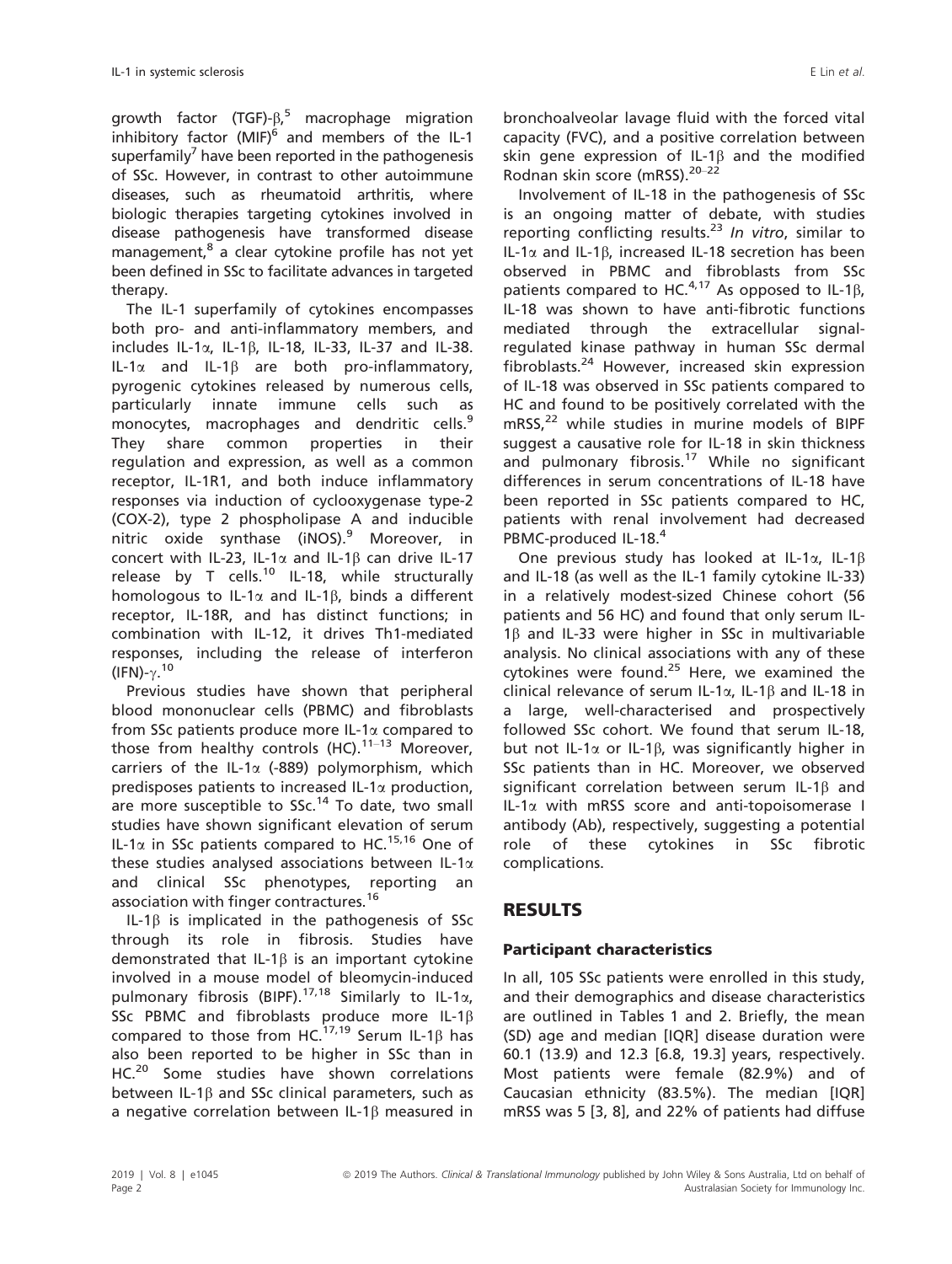| Table 1. Demographics and serum IL-1 family cytokines in SSc and HC |  |  |
|---------------------------------------------------------------------|--|--|

|                                                   | $HC (N = 47)$   | SSc $(N = 105)$             | $P$ -value |
|---------------------------------------------------|-----------------|-----------------------------|------------|
| Demographics                                      |                 |                             |            |
| Age (years), mean (SD)                            | 37.6 (10.6)     | 60.1 (13.9)                 | < 0.01     |
| Female, $n$ $(\%)$                                | 34 (72.3%)      | 87 (82.9%)                  | 0.14       |
| Ethnicity <sup>a</sup> , $n$ (%)                  |                 |                             |            |
| Caucasian                                         | 33 (70.2%)      | 86 (83.5%)                  | 0.09       |
| Asian                                             | $11(23.4\%)$    | $10(9.7\%)$                 |            |
| Other                                             | $3(6.4\%)$      | $7(6.8\%)$                  |            |
| Serum cytokines                                   |                 |                             |            |
| Detectable IL-1 $\alpha$ , n (%)                  | 35 (74.5%)      | 78 (74.3%)                  | 0.98       |
| IL-1α (pq mL <sup>-1</sup> ), median [IQR]        | $3 [2, 41]^{b}$ | 11 $[2, 29]$ <sup>c</sup>   | 0.51       |
| Detectable IL-1 $\beta$ , n (%)                   | 26 (55.3%)      | 68 (64.8%)                  | 0.27       |
| IL-1 $\beta$ (pg mL <sup>-1</sup> ), median [IQR] | 5[1, 16]        | 7[1, 17]                    | 0.37       |
| Detectable IL-18, $n$ (%)                         | 47 (100%)       | 103 (98.1%)                 | 0.9        |
| IL-18 (pq mL <sup>-1</sup> ), median [IQR]        | 183 [135, 258]  | 265 [183, 362] <sup>d</sup> | < 0.01     |

HC, healthy controls; IL, interleukin; SSc, systemic sclerosis.

<sup>a</sup>Two missing values in the SSc cohort.

 $bN = 42$ ; When including 5 HC with serum IL-1 $\alpha$  concentrations higher than uLOD (N = 47): median [IQR] serum IL-1 $\alpha$  concentrations 19 [2, 70];  $P = 0.9$ .

 $c_{\rm N}$  = 87; When including 18 SSc patients with serum IL-1 $\alpha$  concentrations higher than uLOD (N = 105): median [IQR] serum IL-1 $\alpha$  concentrations 17  $[2, 87]$ ;  $P = 0.9$ .

 $dN = 103$ ; When including 2 SSc patients with serum IL-18 concentrations higher than uLOD (N = 105): median [IQR] serum IL-18 concentrations 266 [191, 362]; P < 0.01.

SSc subtype. Of the 47 HC who participated in this study with a median [IQR] age of 37.6 [29.1, 45.9] years, 72% were female, and 70% were of Caucasian ethnicity. Although HC were genderand ethnicity-matched to the SSc cohort, there was a statistically significant difference in age between the two cohorts (Table 1).

#### Serum IL-1 family cytokines in SSc

IL-18 was detectable in serum samples from all 47 HC and 98% (103/105) of SSc patients. Similarly, serum IL-1a was detectable in 75% (35/47) of HC and 74% (78/105) of SSc patients, and IL-1 $\beta$  was detectable in 55% (26/47) of HC and 65% of (68/ 105) of SSc patients. Hence, the proportion of detectability of these serum cytokines were similar in HC and SSc groups (Table 1). Serum IL-18 concentrations were statistically significantly higher in SSc patients than in HC (Figure 1a), confirmed by linear regression analyses after adjusting for age (adjusted ratio of GM 1.28; 95% CI 1.02, 1.6;  $P = 0.03$ ). However, serum concentrations of IL-1 $\alpha$ and IL-1 $\beta$  were not significantly different in SSc compared to HC (Figure 1b–c).

We found a statistically significant and strong positive correlation between serum concentrations of IL-1 $\alpha$  and IL-1 $\beta$  in SSc and more moderate positive correlation in HC (Supplementary figure 1a–b). Serum concentrations of both IL-1 $\alpha$ and IL-1 $\beta$  were negatively correlated with IL-18 in SSc, but not in HC (Supplementary figure 1c–f).

#### Serum IL-18 and SSc clinical parameters

We next examined differences in serum IL-18 concentrations according to SSc demographics and clinical parameters. No significant correlation was observed between serum IL-18 and disease duration  $(r = -0.05; P = 0.65; N = 103)$  or mRSS score  $(r = -0.13; P = 0.2; N = 98)$ . No significant difference in serum IL-18 concentrations was observed between patients with diffuse and limited subtype (Supplementary table 1). Serum IL-18 concentrations were moderately negatively correlated with KCO (Figure 2a), a finding restricted to patients with limited SSc ( $r = -0.23$ ;  $P = 0.05$ ;  $n = 74$ ). Accordingly, there was a nonsignificant trend towards increased serum IL-18 concentrations in SSc patients with low KCO (Supplementary table 2). In line with this negative correlation between serum IL-18 concentrations and KCO, we found that serum IL-18 concentrations were also moderately negatively correlated with DLCO in the whole cohort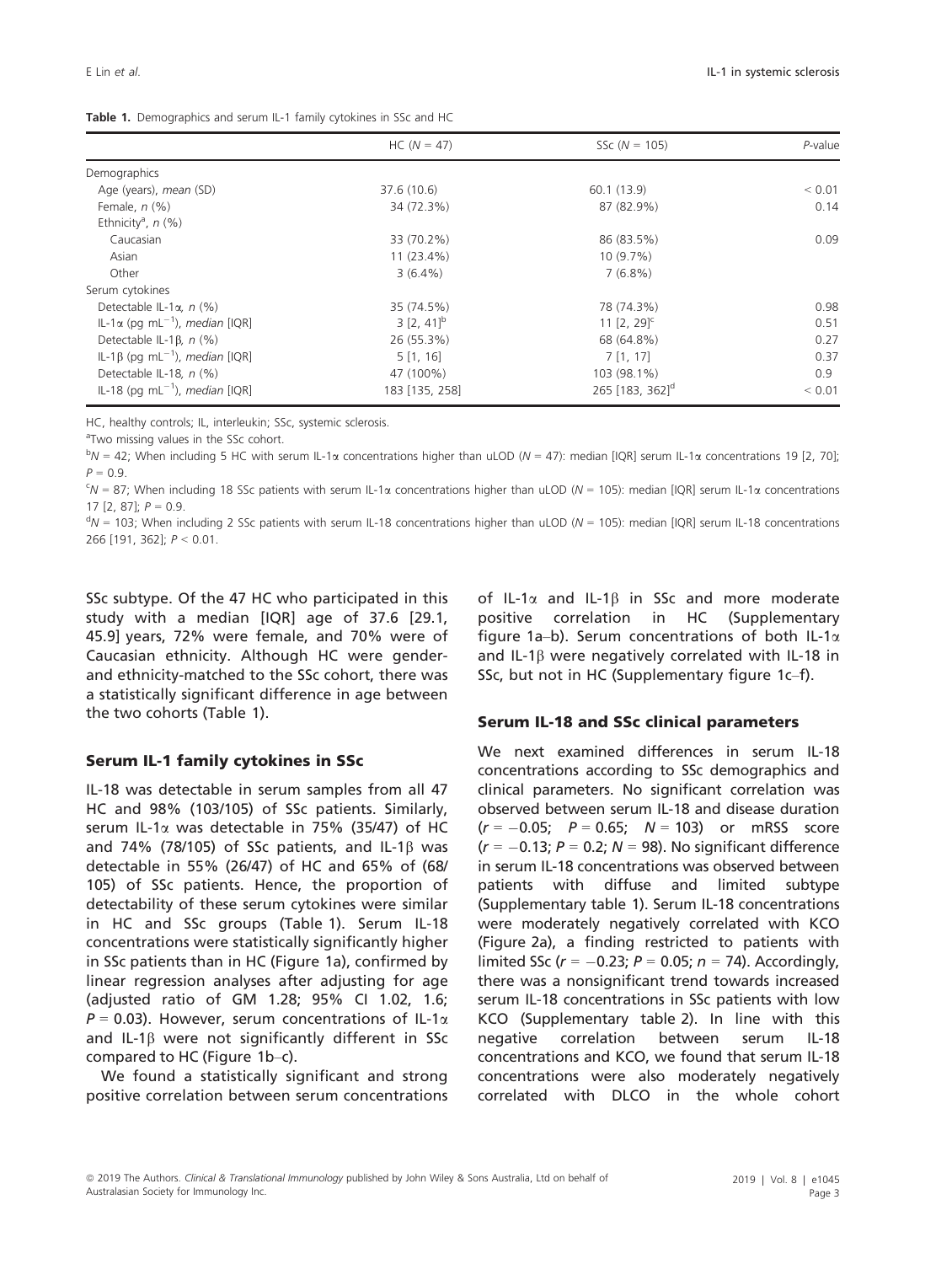Table 2. Disease characteristics of SSc patients

|                                                                                 | SSc patients ( $N = 105$ )      |                           |
|---------------------------------------------------------------------------------|---------------------------------|---------------------------|
| Clinical parameters                                                             |                                 |                           |
| Disease duration (years),                                                       | 12.3 [6.8, 19.3] (0.6, 46.7)    |                           |
| median [IQR] (range)                                                            |                                 |                           |
| Diffuse SSc, n (%)                                                              |                                 | 23 (21.9%)                |
| Clinical manifestation                                                          |                                 |                           |
| PAH, $n$ $(\%)$                                                                 |                                 | $5(4.8\%)$                |
| Pericardial effusion, n (%)                                                     |                                 | $5(4.8\%)$                |
| ILD, $n$ $(\%)$                                                                 |                                 | 35 (33.3%)                |
| Systemic hypertension <sup>a</sup> , n (%)                                      |                                 | 32 (32%)                  |
| Renal crisis, n (%)                                                             |                                 | $4(3.8\%)$                |
| Digital ulcers <sup>a</sup> , n (%)                                             |                                 | 14 (14%)                  |
| mRSS <sup>a</sup> , median [IQR] (range)                                        | 5[3, 8](0, 20)                  |                           |
| mRSS $> 18$ , n $(\%)$                                                          |                                 | $1(1\%)$                  |
| GAVE, $n$ (%)                                                                   |                                 | $9(8.6\%)$                |
| Reflux oesophagitis, n (%)                                                      |                                 | 59 (56.2%)                |
| Oesophageal stricture, n (%)                                                    |                                 | $9(8.6\%)$                |
| Oesophageal dysmotility, n (%)                                                  |                                 | $5(4.8\%)$                |
| $RP^a$ , $n$ (%)                                                                |                                 | 85 (85%)                  |
| Calcinosis <sup>a</sup> , n (%)                                                 |                                 | 23 (23%)                  |
| Myositis, n (%)                                                                 |                                 | $2(1.9\%)$                |
| Synovitis <sup>a</sup> , n (%)                                                  |                                 | 11 (11%)                  |
| Joint contracture <sup>a</sup> , n (%)                                          |                                 | 27 (27%)                  |
| Pulmonary and cardiac function tests                                            |                                 |                           |
| FVC (% predicted) <sup>a</sup> , mean (SD)                                      |                                 | 93.7 (18.2)               |
| FEV1 (% predicted) <sup>a</sup> , mean (SD)                                     |                                 | 89.7 (18.3)               |
| DLCO (% predicted) <sup>†,b</sup> ,                                             | 59.5 [48.1, 73.6] (24.6, 116.4) |                           |
| median [IQR] (range)                                                            |                                 |                           |
| KCO (% predicted) $\frac{1}{r}$ , c                                             |                                 | 64.4 (17.2)               |
|                                                                                 |                                 |                           |
| mean (SD)<br>6-min walk distance (m) <sup>d</sup> ,                             |                                 |                           |
| median [IQR] (range)                                                            | 508 [432, 560] (252, 697)       |                           |
| LVEF (%) <sup>e</sup> , median [IQR] (range)                                    | 65 [60, 65] (35, 75)            |                           |
| sPAP (mmHg) <sup>e</sup> ,                                                      | 31 [28, 39] (21, 108)           |                           |
| median [IQR] (range)                                                            |                                 |                           |
|                                                                                 |                                 |                           |
| Clinical laboratory data                                                        |                                 |                           |
| ANA +ve <sup>a</sup> , $n$ (%)<br>ANA anti-centromere +ve <sup>a</sup> , n (%)  |                                 | 100 (96.2%)<br>42 (40.4%) |
|                                                                                 |                                 | 25 (24.3%)                |
| Anti-topoisomerase lª, n (%)                                                    |                                 |                           |
| Anti-RNA polymerase III +ve <sup>a</sup> ,                                      |                                 | $9(8.8\%)$                |
| $n (\%)$                                                                        |                                 |                           |
| ANCA +ve <sup>a</sup> , $n$ (%)<br>MPO specificity, $n$ (%)                     |                                 | 27 (26.5%)                |
|                                                                                 |                                 | 3(2.9%)                   |
| PR-3 specificity, n (%)                                                         | $3.5$ [1.4, 6] (0.2, 46)        | $3(2.9\%)$                |
| CRP (mg $L^{-1}$ ) <sup>b</sup> ,<br>median [IQR] (range)                       |                                 |                           |
| ESR (mm $h^{-1}$ ) <sup>f</sup> ,                                               |                                 |                           |
|                                                                                 | 10 [5, 17] (1, 77)              |                           |
| median [IQR] (range)<br>Creatinine ( $\mu$ mol L <sup>-1</sup> ) <sup>9</sup> , |                                 |                           |
|                                                                                 | 65 [54, 76] (36, 149)           |                           |
| median [IQR] (range)                                                            |                                 |                           |
| Treatment, $n$ (%)                                                              |                                 |                           |
| Glucocorticoids                                                                 |                                 | 24 (22.9%)                |
| PDE5 inhibitor                                                                  |                                 | 5(4.8%)                   |
| ERA                                                                             |                                 | 5(4.8%)                   |
| Ca2 <sup>+</sup> channel antagonist                                             |                                 | 51 (48.6%)                |
| Anticoagulant                                                                   |                                 | 7(6.7%)                   |

(Continued)

| Table 2. Continued. |  |
|---------------------|--|
|                     |  |

|                                  | SSc patients ( $N = 105$ ) |
|----------------------------------|----------------------------|
| Anti-platelet agent              | 19 (18.1%)                 |
| ACF inhibitor                    | $11(10.5\%)$               |
| Angiotensin II receptor blockers | 17 (16.2%)                 |
| Beta blockers                    | $5(4.8\%)$                 |

ANA, antinuclear antibodies; ANCA, anti-neutrophil cytoplasmic antibodies; CRP, C-reactive protein; DLCO, Hb- and gender-corrected diffusing capacity of the lungs for carbon monoxide; ERA, endothelin receptor antagonist; ESR, erythrocyte sedimentation rate; FEV1, forced expiratory volume in one-second; FVC, forced vital capacity; GAVE, gastric antral vascular ectasia; ILD, interstitial lung disease; KCO, carbon monoxide transfer coefficient; LV, left ventricular; LVEF, left ventricular ejection fraction; MPO, myeloperoxidase; mRSS, modified Rodnan skin score; PAH, pulmonary arterial hypertension; PDE5, phosphodiesterase 5; PR-3, proteinase 3; RP, Raynaud's phenomenon; RV, right ventricular; Sm, Smith; sPAP, systolic pulmonary arterial pressure; SSc, systemic sclerosis.

 $a \leq 5$  missing values;  $b$ 10 missing values;  $c$ 7 missing values;  $d$ 76 missing values; <sup>e</sup>28 missing values; <sup>f</sup>12 missing values; <sup>g</sup>8 missing values.

† Corrected for haemoglobin and gender.

‡ DLCO corrected for lung volume.

(Figure 2b), as well as being restricted to diffuse SSc patients ( $r = -0.48$ ;  $P = 0.02$ ;  $n = 22$ ). However, no significant differences in serum IL-18 concentrations were observed according to the presence of ILD, PAH, low FVC or low DLCO (Supplementary tables 1 & 2). Serum IL-18 concentrations were statistically significantly higher in SSc patients with high serum creatinine than in those without (Supplementary table 3). No significant difference in serum IL-18 concentrations was observed when examining any other SSc clinical parameters (Supplementary tables 1–4).

We also stratified the SSc cohort into low and high serum IL-18 subsets, using the median IL-18 concentration (264.8 pg mL $^{-1}$ ) as a cut-off. Serum creatinine concentrations were statistically significantly higher in SSc patients with high serum IL-18 than in those with low serum IL-18 (Supplementary table 5). No significant differences were observed in other SSc patient demographics or disease characteristics according to high/low serum IL-18 (Supplementary table 5).

#### Serum IL-1 $\beta$  and SSc clinical parameters

We next examined differences in serum IL-1 $\beta$ concentrations according to SSc demographics and clinical parameters. Serum IL-1 $\beta$  concentrations were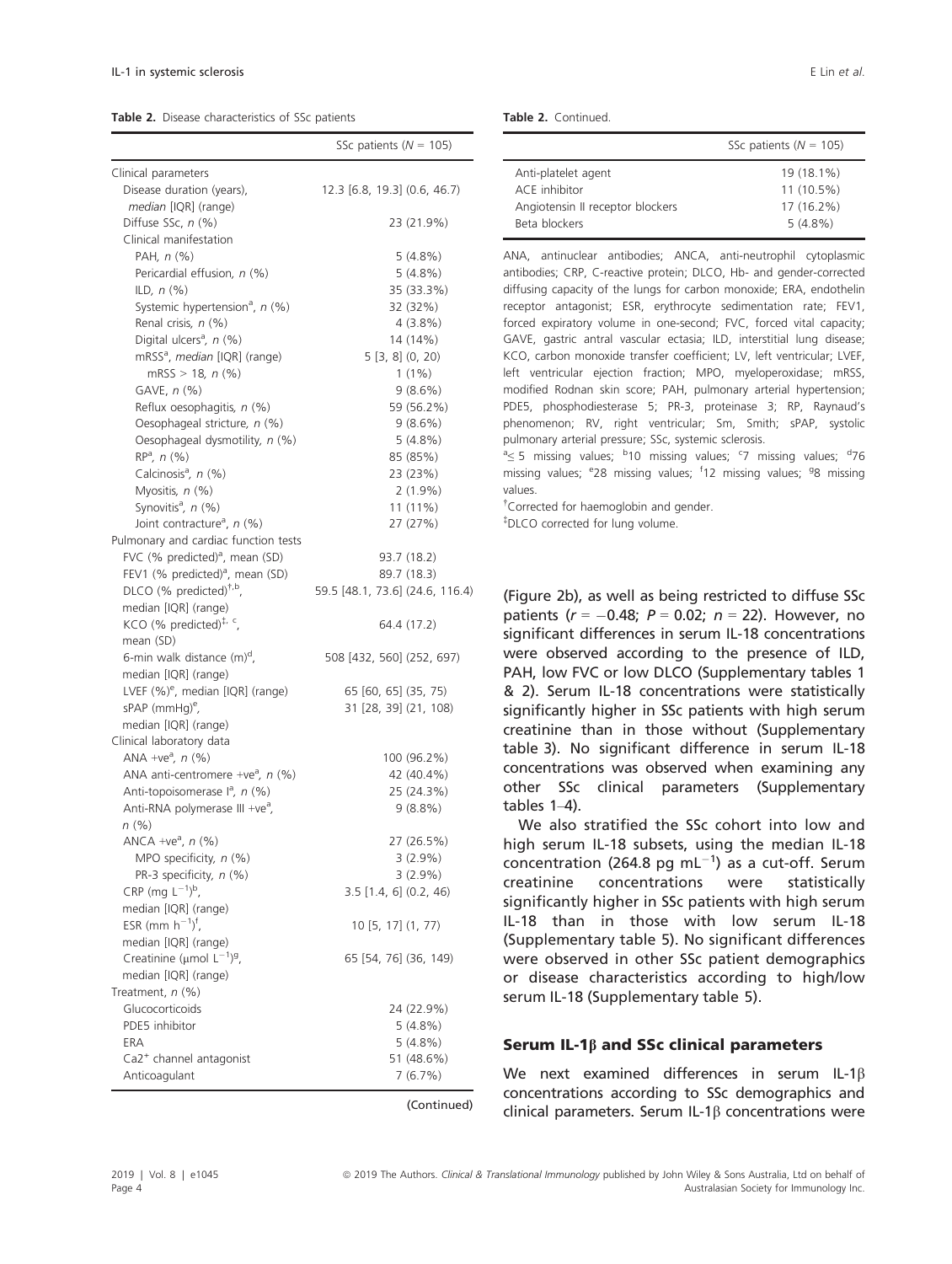

Figure 1. Serum IL-1 $\alpha$ , IL-1 $\beta$  and IL-18 concentrations in SSc and HC. (a) Serum IL-18 concentrations in HC ( $N = 47$ ) vs. SSc patients ( $N = 103$ ). (b) Serum IL-1 $\alpha$  concentrations in HC ( $N = 42$ ) vs. SSc patients ( $N = 87$ ). (c) Serum IL-1 $\beta$  concentrations in HC ( $N = 47$ ) vs. SSc patients  $(N = 105)$ . Horizontal bars indicate medians, and corresponding error bars indicate IQR; a Wilcoxon rank-sum test was used to examine differences between two groups. All samples were run in duplicate.

statistically significantly positively correlated with mRSS score in the whole cohort (Figure 3a) and in patients with limited subtype  $(r = 0.24; P = 0.03;$  $n = 77$ ). However, no significant difference in serum IL-1 $\beta$  concentrations was observed between patients with diffuse and limited subtype (Supplementary table 1). Serum IL-1 $\beta$  concentrations were also statistically significantly correlated with the right finger–palm distance  $(r = 0.21; P = 0.04; n = 98)$ and were significantly increased in patients with joint contracture compared to those without (Supplementary table 1). No correlation was

observed between serum IL-1b and disease duration  $(r = 0.04; P = 0.68; N = 105)$ . Serum IL-1 $\beta$ concentrations were moderately positively correlated with KCO (Figure 3b), a finding restricted to patients with limited disease  $(r = 0.28; P = 0.02; n = 76)$ . In line with this, we found a significant positive correlation between serum IL-1 $\beta$  concentrations and DLCO in patients with limited disease  $(r = 0.23)$ ;  $P = 0.05$ ;  $n = 73$ ). Serum IL-1 $\beta$  concentration was significantly increased in patients with ILD, however, only in those with diffuse SSc subtype ( $n = 12$  vs  $n = 11$ ; 11 [7, 16] vs 4 [1, 7] pg mL<sup>-1</sup>;  $P = 0.03$ ). Moreover, a higher proportion of patients with ILD were observed in the high serum IL-1 $\beta$  subset, with borderline significance  $(P = 0.07)$  (Supplementary table 6). No significant differences in serum IL-1 $\beta$ concentrations were observed when examining any other SSc clinical parameters (Supplementary tables 1–4).

Upon stratification of the SSc cohort into low and high serum IL-1 $\beta$  subsets according to median IL-1 $\beta$  concentration (7.1 pg mL<sup>-1</sup>), we observed that mRSS was statistically significantly higher in patients with high serum IL-1 $\beta$  than in those without (Figure 3c and Supplementary table 6). DLCO and KCO, as well as TR velocity on TTE, were statistically significantly higher in patients with high serum IL-1 $\beta$  than in those without (Figure 3d–f and Supplementary table 6). However, no statistically significant differences were observed between patient subsets with high or low serum IL-1 $\beta$  regarding ILD, PAH, FVC, or other SSc patient demographics or disease characteristics (Supplementary table 6).

#### Serum IL-1 $\alpha$  and SSc clinical parameters

We next examined differences in serum IL-1 $\alpha$ concentrations according to SSc demographics and clinical parameters. No significant difference in serum IL-1a concentrations was observed between patients with diffuse and limited subtype (Supplementary table 1). No correlation was seen between serum IL-1 $\alpha$  and mRSS score ( $r = 0.07$ ;  $P = 0.56$ ;  $N = 82$ ) or disease duration ( $r = -0.11$ ;  $P = 0.29$ ;  $N = 87$ ). Serum IL-1 $\alpha$  concentrations were statistically significantly lower in SSc patients with high serum creatinine (Supplementary table 3) and in SSc patients with low KCO than in those without (Figure 4a and Supplementary table 2), and serum IL-1 $\alpha$  concentrations were moderately positively correlated with KCO (Figure 4b). In line with these data, we found significant positive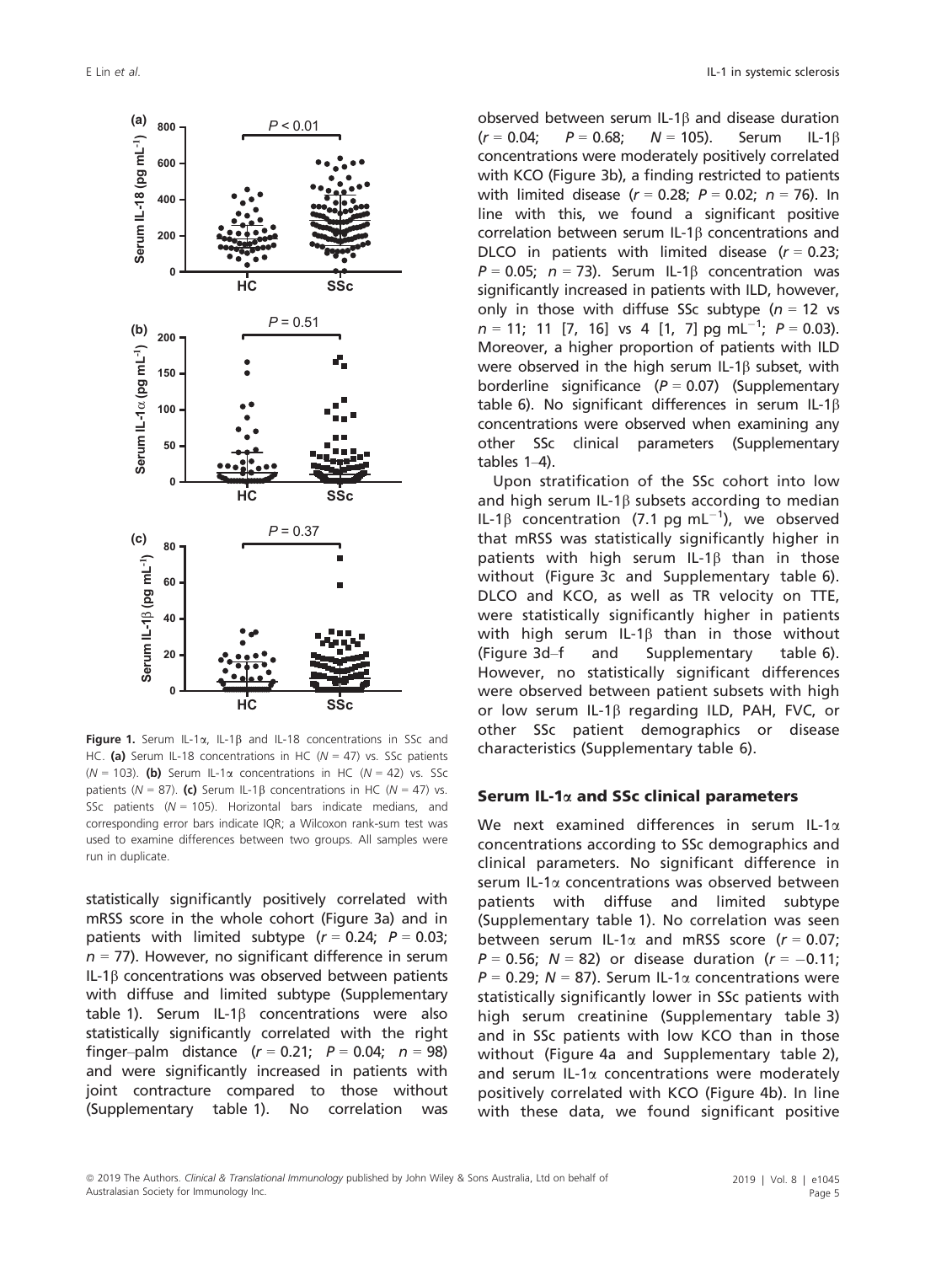

Figure 2. Serum IL-18 and SSc clinical parameters. (a) Correlation between serum concentrations of IL-18 and KCO (% predicted) in SSc (N = 96). (b) Correlation between serum concentrations of IL-18 and DLCO (% predicted) in SSc (N = 93). A Spearman's correlation test was used to examine the correlation between two continuous variables.

correlations between serum IL-1 $\alpha$  and KCO in patients with limited  $(r = 0.27; P = 0.03; n = 66)$ but not diffuse disease subtype. No significant differences in serum IL-1a concentrations were observed when examining any other SSc clinical parameters (Supplementary tables 1–4).

When stratifying patients into high and low serum IL-1 $\alpha$  subsets, using the median IL-1 $\alpha$ 



Figure 3. Serum IL-1 $\beta$  and SSc clinical parameters. Correlation between serum concentrations of IL-1 $\beta$  and (a) mRSS (N = 100) and (b) KCO (% predicted) ( $N = 98$ ) in SSc. (c) mRSS index, (d) DLCO (%), (e) KCO (% predicted) and (f) TR velocity in patients with low ( $n = 53$ ) or high  $(n = 52)$  serum IL-1B concentrations. **a** and **b:** Spearman's correlation test was used to examine the correlation between two continuous variables. c-f: Horizontal bars indicate medians, and corresponding error bars indicate IQR; a Wilcoxon rank-sum test was used to examine differences between two groups.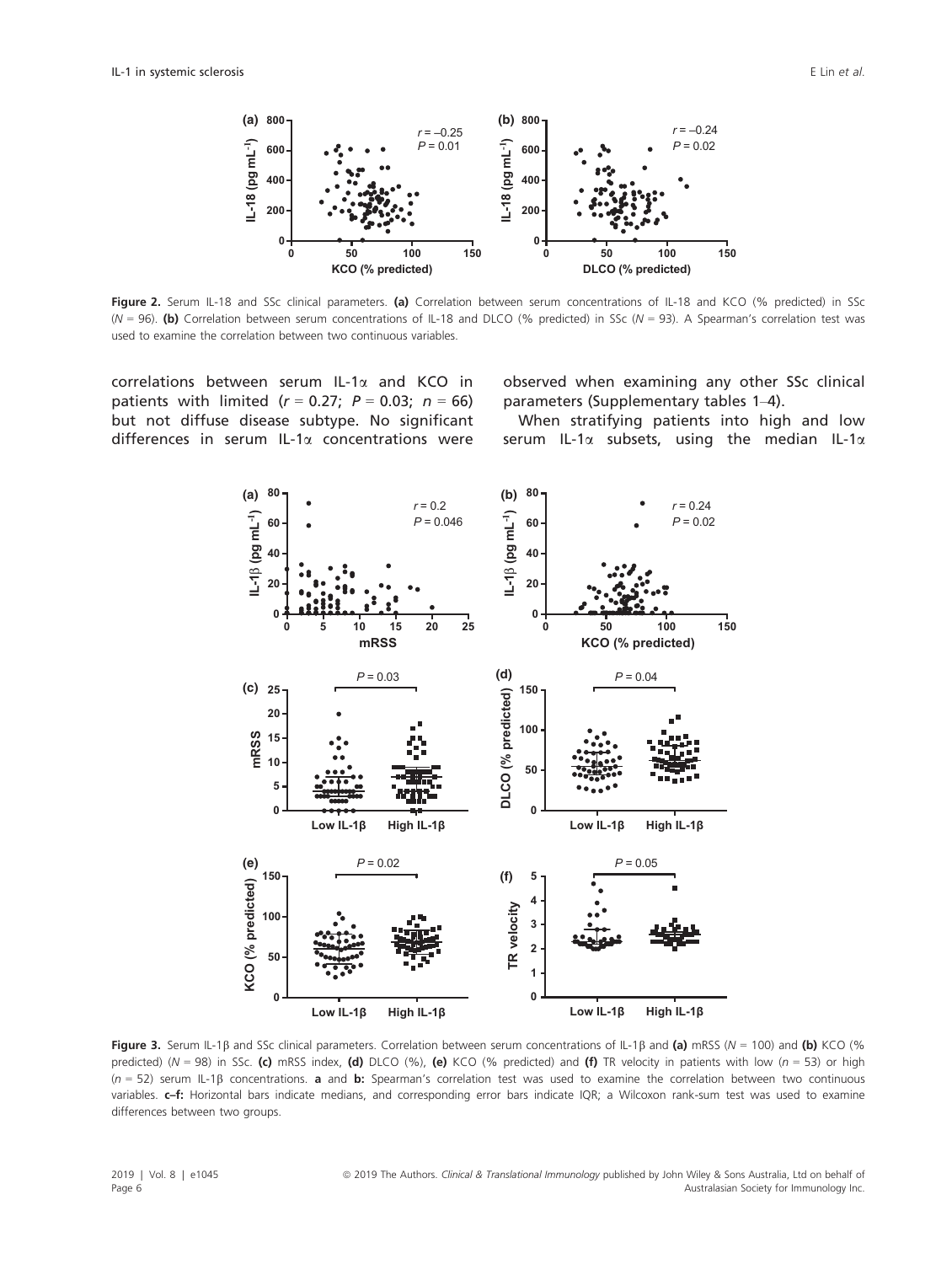

Figure 4. Serum IL-1 $\alpha$  and SSc clinical parameters. (a) Serum IL-1 $\alpha$  concentrations in patients with normal (n = 15) vs. low (n = 67) KCO (% predicted). (b) Correlation between serum IL-1 $\alpha$  concentration and KCO (% predicted) in SSc (N = 82). a: Horizontal bars indicate medians, and corresponding error bars indicate IQR; a Wilcoxon rank-sum test was used to examine differences between two groups. **b**: A Spearman's correlation test was used to examine the correlation between two continuous variables.

concentration (17.1 pg mL $^{-1}$ ) as a cut-off, we observed a higher proportion of SSc patients with digital ulcers in the high serum IL-1 $\alpha$  subset than in the low serum IL-1 $\alpha$  subset (Supplementary table 7). No differences were observed in other SSc patient demographics or disease characteristics between the high and low serum IL-1 $\alpha$  subsets (Supplementary table 7).

# **DISCUSSION**

The IL-1 superfamily members IL-1 $\alpha$ , IL-1 $\beta$  and IL-18 are acknowledged to play a role in the pathogenesis of fibrosis and autoimmune disease, including  $SSc<sup>7</sup>$  Most SSc studies, however, have been conducted in small and poorly described populations.<sup>16,20,25</sup> To date, our study is the largest and most ethnically diverse to investigate the clinical relevance of serum IL-1 $\alpha$ , IL-1 $\beta$  and IL-18 in SSc. We observed that SSc patients have significantly higher levels of IL-18, but not IL-1 $\alpha$  or IL-1 $\beta$ , than in HC. Correlation between serum IL-1 $\beta$ and mRSS score suggests a potential role of this cytokine in SSc fibrotic complications.

Our finding of higher levels of serum IL-18 in SSc patients than in HC is in line with a previously published study. $25$  We report, for the first time, negative correlations between serum IL-18 and both KCO and DLCO. Although no significant associations were noted in relation to low FVC or presence of ILD or PAH, this finding might implicate IL-18 in SSc-related lung disease.<sup>23</sup> To the best of our knowledge, no prior published study has suggested a role for IL-18 in SSc pulmonary disease. Our findings that patients with high IL-18 have significantly higher serum creatinine are of

interest. No studies have investigated serum IL-18 levels in SRC, although our SRC subset is too small to draw any solid conclusions. One study has shown that PBMC from SSc patients with renal involvement produced less IL-18 in response to stimulation with phytohaemagglutinin (PHA) compared to those without renal involvement.<sup>4</sup> However, studies in other autoimmune conditions, such as SLE, strongly suggest a role for IL-18 in renal disease.26–<sup>28</sup> Future research examining the potential role of IL-18 in renal, cardiac and pulmonary SSc manifestations on a larger prospective cohort would be worthwhile. Likewise, further studies investigating the molecular and cellular mechanisms by which IL-18 might regulate fibroblasts and fibrosis would be of considerable interest.

In contrast with previous studies,  $20,25$  we neither observed elevated serum IL-1 $\beta$  in SSc compared to HC, nor detected differences in IL-1 $\beta$  levels between lcSSc and dcSSc. These discrepancies may be accounted for by the distinct ethnicities and difference in disease duration across studies. A shorter mean disease duration period described in one of those previous studies<sup>20</sup> may suggest that differences in IL-1 $\beta$  are reflective of earlier stages of disease progression. However, in line with a previous study examining gene expression of IL-1 $\beta$ in SSc skin manifestation, $2^{2}$  together with the welldescribed role of IL-1 $\beta$  in fibrosis,<sup>18,29</sup> we did observe a positive correlation between serum IL-1 $\beta$ concentration and the mRSS index, particularly in patients with limited subtype. Moreover, serum IL- $1\beta$  was positively correlated with other parameters of increased skin thickening, particularly the finger–palm distance and the presence of joint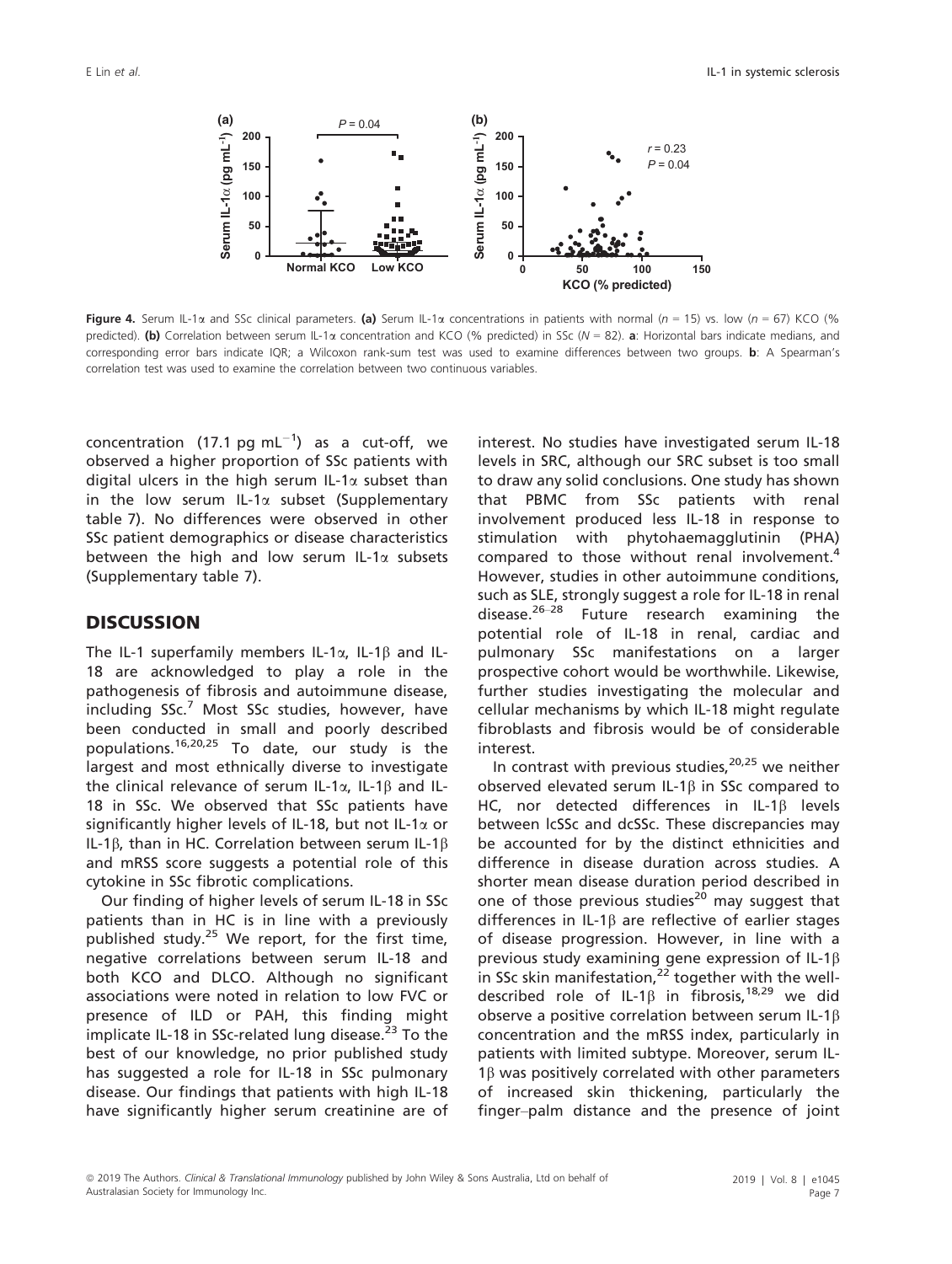contractures, further supporting a role of IL-1 $\beta$  in SSc fibrotic complications. However, in contrast to these findings regarding IL-1 $\beta$  in the skin, we observed that serum IL-1b was positively correlated with KCO, and patients with high serum IL-1 $\beta$  had higher DLCO and KCO, suggesting a reduced risk of lung fibrosis and PAH. Contrary to this finding, IL-1 $\beta$  was positively correlated with increased TR velocity, which is usually associated with an increased risk of PAH. $30,31$  In light of these divergent results, and when considering the lack of correlation between serum IL-1b and the presence of either ILD or PAH, a larger longitudinal study investigating the role of IL-1 $\beta$  in SSc lung disease would be of considerable value.

We did not observe a significant difference in serum IL-1 $\alpha$  between SSc and HC, in line with some previous studies, although others have reported elevated serum IL-1 $\alpha$  in SSc.<sup>15,16,32</sup> We report for the first time that SSc patients with high serum IL-1 $\alpha$  concentrations were more likely to have digital ulcers. Similar to our observation with IL-1 $\beta$ , we found that IL-1 $\alpha$  was positively correlated with KCO. These data emphasise the need for further research examining the role of  $IL-1\alpha$  in SSc pathogenesis, particularly in pulmonary manifestations and obliterative vasculopathy.

While our cohort contained no cases of SSc with clinical features of vasculitis, it is also worth noting that, when compared to previously published studies, $33,34$  the proportion of anti-neutrophil cytoplasmic antibody (ANCA)-positive patients in our cohort of 26.5% (27/102) is relatively high; only a few of them, however, are positive on the more specific MPO and PR-3 auto-Abs (2.9% each; Table 2), which is lower than or in line with previously published studies.<sup>33,35</sup>

Caveats to the interpretation of our findings apply. Firstly, while being a large and wellcharacterised SSc cohort, this is a single-centre study of patients with prevalent disease. Secondly, the HC cohort was not age-matched to the SSc cohort; however, a multivariable regression model adjusting for age was applied when appropriate. Moreover, while on the one hand the ethnically varied nature of our large cohort is advantageous, it may also explain the absence of some associations described in previous studies. Finally, some phenotypic subsets, such as SRC and PAH, were too small to enable meaningful analysis.

In conclusion, we report a marked elevation of serum IL-18, but not IL-1 $\alpha$  and IL-1 $\beta$ , in SSc

patients compared to HC. The observed positive correlation between IL-1 $\beta$  and parameters of increased skin thickening suggests a potential role for this cytokine in SSc fibrotic complications. These findings underscore the value of further research to investigate the mechanisms through which the IL-1 superfamily may contribute to SSc fibrotic complications.

# METHODS

#### Patients and clinical assessments

Between August 2015 and August 2017, patients attending the Scleroderma Clinic at Monash Health were prospectively enrolled in this study. Patients were eligible if they were ≥ 18 years and fulfilled the 2013 American College of Rheumatology (ACR)/European League Against Rheumatism (EULAR) classification criteria for SSc.<sup>36</sup> These patients were also part of the Australian Scleroderma Cohort Study, a longitudinal study of SSc cardiorespiratory outcomes. Data on organ involvement, drug treatment, routine laboratory markers (creatinine, erythrocyte sedimentation rate (ESR), Creactive protein (CRP), estimated glomerular filtration rate), pulmonary function tests (PFT), high-resolution computed tomography (HRCT) chest, transthoracic echocardiogram (TTE) and right-heart catheter (RHC) were recorded annually. Other clinical parameters measured were interstitial lung disease (ILD), pulmonary arterial hypertension (PAH), pericardial effusion, FVC, forced expiratory volume in one-second (FEV1), DLCO (corrected for haemoglobin and gender) and KCO (= DLCO/alveolar volume ratio) as described previously.<sup>37</sup> Low FVC, FEV1, DLCO and KCO were all defined as < 80% predicted. At TTE, low left ventricular ejection fraction (LVEF) was defined as < 55%, and abnormal systolic PAP (sPAP) was defined as > 40 mmHg. Gastric antral vascular ectasia (GAVE) and reflux oesophagitis were diagnosed by gastroscopy. Scleroderma renal crisis (SRC) was defined as the presence of at least two of new-onset systemic hypertension, rising creatinine or microangiopathic anaemia. Disease duration was calculated from the date of the first non-Raynaud's manifestation of SSc.<sup>38</sup> Patients were classified as either limited (lcSSc) or diffuse (dcSSc) subtype according to the LeRoy criteria.<sup>39</sup> The mRSS index was used to assess the extent of skin involvement.<sup>40</sup> Screening results for auto-Ab were recorded at the initial study visit. When screening for ANCA (cANCA, pANCA, atypical ANCA) was positive using indirect immunofluorescence, sera quantification of anti-myeloperoxidase (MPO) and anti-proteinase-3 (PR-3) antibodies was subsequently performed by ELISA. Standard indirect immunofluorescence and ELISA tests for ANCA were performed by relevant pathology departments. All patients received standard-of-care therapy.

Adult healthy individuals were enrolled as a HC group between February and August 2017. The HC group was gender- and ethnicity-matched to the SSc cohort. Written, informed consent was obtained from all participants. This study was approved by the Human Research Ethics committee of Monash Health and carried out in accordance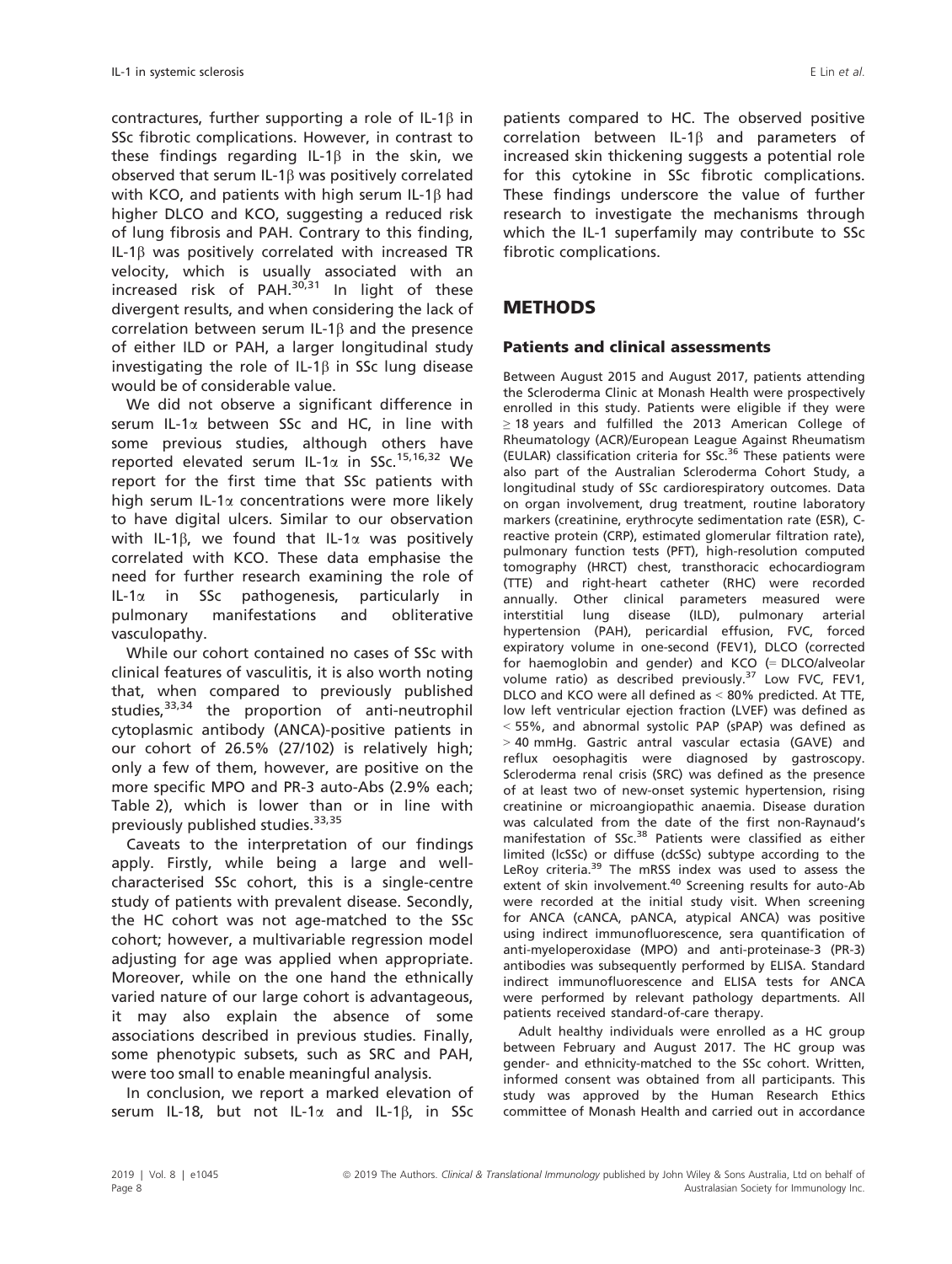with the National Statement of Ethical Conduct in Human Research (2007).

#### Serum cytokine quantification

Venous blood was collected by venepuncture, and serum was separated using serum-separating tubes, and stored at  $-80^{\circ}$ C until further use, as previously described.<sup>4</sup> Commercial enzyme-linked immunosorbent assays (ELISA) kits were used to quantify concentrations of serum IL-1 $\alpha$ (ELISA MAX DeluxeTM kit, BioLegend, CA, USA), IL-1b (ELISA MAX DeluxeTM kit, BioLegend, CA, USA) and total IL-18 (DuoSet® ELISA kit, R&D Systems, MN, USA), according to manufacturers' protocols. Readings below the lower limit of detection were assigned an arbitrary value of half the lowest standard value (IL-1 $\alpha$ , 1.95 pg mL<sup>-1</sup>; IL-1 $\beta$ , 0.98 pg mL $^{-1}$ ; IL-18, 5.86 pg mL $^{-1}$ ) for statistical analysis. Serum samples with readings above the upper limit of detection (IL-18: 2 SSc samples; IL-1a: 18 SSc, 5 HC samples), even after further sample dilutions, were excluded from data analysis.

#### Statistical analysis

Statistical analysis was performed using Stata 14.2 (StataCorp, College Station, Texas, USA) and GraphPad (Prism V.7.0d, San Diego, CA, USA) software. Normally distributed variables were reported as mean and standard deviation (SD), and a two sample t-test or ANOVA was used to examine the differences between two or more than two groups, respectively. Non-normally distributed variables were summarised as median with interquartile range [IQR], and Wilcoxon rank-sum or Kruskal–Wallis (followed by Dunn's multiple comparison test) tests were used when examining differences between two or more than two groups, respectively. A Spearman's correlation test was used to examine the correlation between two continuous variables. Categorical data were described as number (frequency). Difference in proportions was analysed using Pearson's chi-squared test or Fisher's exact test where appropriate.

Linear regression analysis was used to examine association between demographics and clinical parameters as exposure and  $log_{10}$ -transformed serum cytokine concentrations as outcome, as previously described.<sup>27</sup> A bootstrap method repeated with 50 samples was used to derive robust confidence interval (CI). Results are presented using geometric mean (GM) and ratio of GM. GM and ratio of GM are defined as the antilog of the mean of a  $log_{10}$ transformed value and the antilog of the regression coefficient, respectively. A *P*-value of  $< 0.1$  for association between potential confounders and both exposure and outcome variables in univariable analysis was used as a cutoff for inclusion into a multivariable model. Serum cytokine concentrations were also categorised into binary variables, using their medians as cut-off values. Values less than or equal to the median were considered as low serum cytokine concentrations, and values greater than the median were assigned as high serum cytokine concentrations. A P-value < 0.05 was considered statistically significant.

### ACKNOWLEDGEMENTS

The authors thank all patients and healthy individuals enrolled in this study. The authors thank the Australian Scleroderma Interest Group (ASIG) for access to the ASIG database, in particular Candice Rasbusa and Michelle Wilson for their assistance in extracting the data. We also express our gratitude to all staff involved with biological sample collection, processing and storage, as well as with data collection and coordination at the ALRB, in particular Ms Kathleen Elford and Ms Jacinta Lee. The Australian Scleroderma Cohort Study (ASCS) is supported by Actelion Australia, Scleroderma Australia, Scleroderma Victoria, Arthritis Australia, Musculoskeletal Australia, St Vincent's Hospital Research Endowment Fund, The Australian Rheumatology Association, philanthropic donations, GlaxoSmithKline, Roche, Pfizer, Bayer, CSL Biotherapies and Bristol-Myers Squibb. This work was supported by a Project Grant from the National Health & Medical Research Council of Australia (grant number 1068040) and grants from the Lions Rheumatism and Arthritis Medical Research Foundation.

# CONFLICT OF INTEREST

The authors declare no conflict of interest.

# AUTHOR CONTRIBUTIONS

Each individual named as an author has made substantial contributions to the conception and design of the study, acquisition of data, or analysis and interpretation of data. EL, EFM, TL, JS, GSN and JH designed the experiments. FBV, JS, GSN and RKR prepared patient and HC clinical data sets. EL, RM and TL performed experiments. EL, FBV and RKR analysed the data. EL, FBV and JH drafted the manuscript. All authors edited and approved the final version of the manuscript to be submitted.

# **REFERENCES**

- 1. Allanore Y, Simms R, Distler O et al. Systemic sclerosis. Nat Rev Dis Primers 2015; 1: 15002.
- 2. Katsumoto TR, Whitfield ML, Connolly MK. The pathogenesis of systemic sclerosis. Annu Rev Pathol 2011; 6: 509–537.
- 3. van Bon L, Cossu M, Radstake TR. An update on an immune system that goes awry in systemic sclerosis. Curr Opin Rheumatol 2011; 23: 505–510.
- 4. Scala E, Pallotta S, Frezzolini A et al. Cytokine and chemokine levels in systemic sclerosis: relationship with cutaneous and internal organ involvement. Clin Exp Immunol 2004; 138: 540–546.
- 5. Dantas AT, Goncalves SM, de Almeida AR et al. Reassessing the role of the active TGF- $\beta$ 1 as a biomarker in systemic sclerosis: association of serum levels with clinical manifestations. Dis Markers 2016; 2016: 6064830.
- 6. Wu SP, Leng L, Feng Z et al. Macrophage migration inhibitory factor promoter polymorphisms and the clinical expression of scleroderma. Arthritis Rheum 2006; 54: 3661–3669.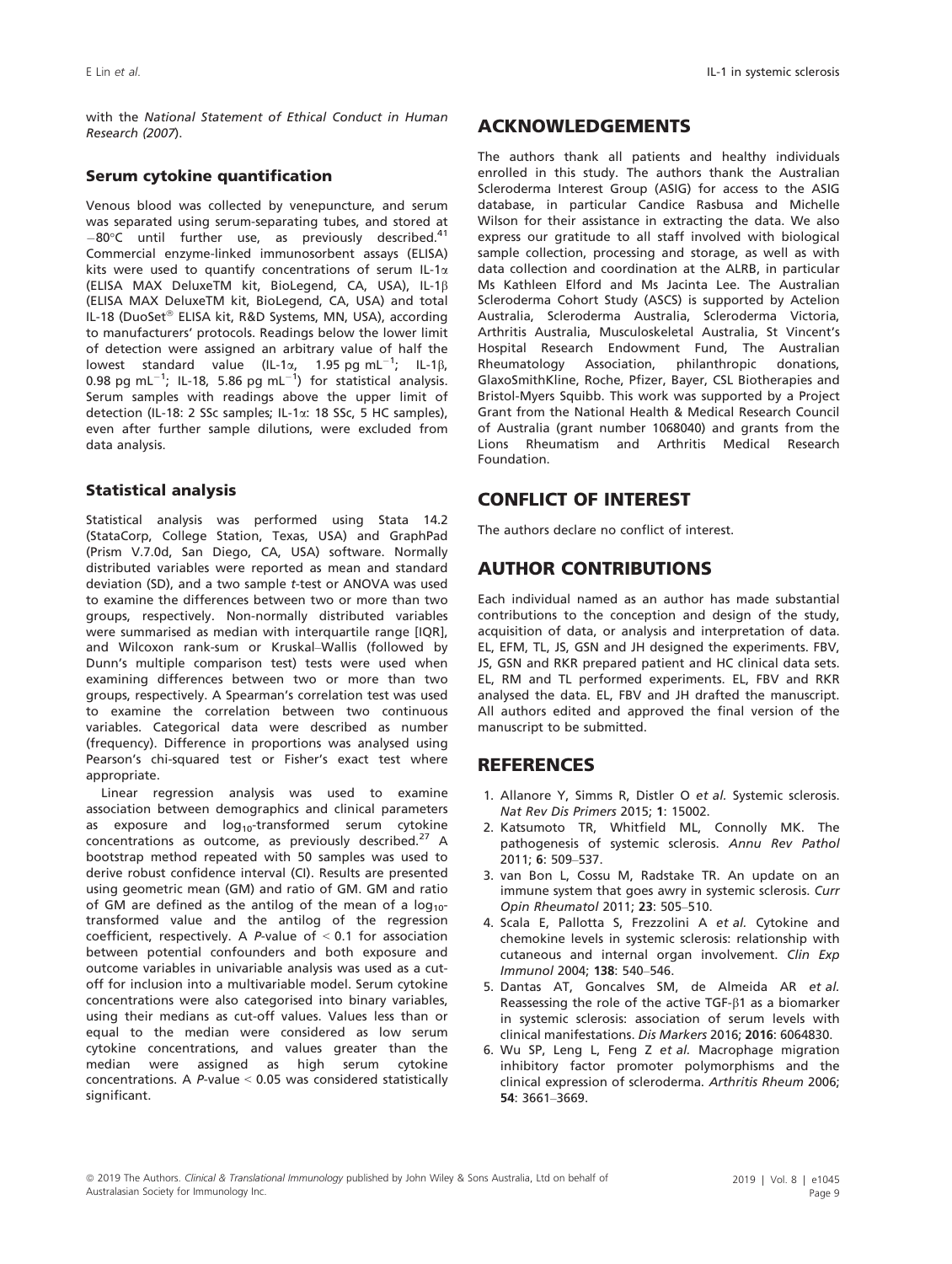- 7. Zhang L, Yan JW, Wang YJ et al. Association of interleukin 1 family with systemic sclerosis. Inflammation 2014; 37: 1213–1220.
- 8. Seymour HE, Worsley A, Smith JM, Thomas SH. Anti-TNF agents for rheumatoid arthritis. Br J Clin Pharmacol 2001; 51: 201–208.
- 9. Dinarello CA. Interleukin 1 and interleukin 18 as mediators of inflammation and the aging process. Am J Clin Nutr 2006; 83: 447S–455S.
- 10. Sims JE, Smith DE. The IL-1 family: regulators of immunity. Nat Rev Immunol 2010; 10: 89–102.
- 11. Higgins GC, Wu Y, Postlethwaite AE. Intracellular IL-1 receptor antagonist is elevated in human dermal fibroblasts that overexpress intracellular precursor IL-1 alpha. J Immunol 1999; 163: 3969–3975.
- 12. Kawaguchi Y, McCarthy SA, Watkins SC, Wright TM. Autocrine activation by interleukin 1alpha induces the fibrogenic phenotype of systemic sclerosis fibroblasts. J Rheumatol 2004; 31: 1946–1954.
- 13. Umehara H, Kumagai S, Murakami M et al. Enhanced production of interleukin-1 and tumor necrosis factor alpha by cultured peripheral blood monocytes from patients with scleroderma. Arthritis Rheum 1990; 33: 893–897.
- 14. Hutyrova B, Lukac J, Bosak V, Buc M, du Bois R, Petrek M. Interleukin 1alpha single-nucleotide polymorphism associated with systemic sclerosis. J Rheumatol 2004; 31: 81–84.
- 15. Duan H, Fleming J, Pritchard DK et al. Combined analysis of monocyte and lymphocyte messenger RNA expression with serum protein profiles in patients with scleroderma. Arthritis Rheum 2008; 58: 1465–1474.
- 16. Maekawa T, Jinnin M, Ohtsuki M, Ihn H. Serum levels of interleukin-1 $\alpha$  in patients with systemic sclerosis. J Dermatol 2013; 40: 98–101.
- 17. Artlett CM, Sassi-Gaha S, Rieger JL, Boesteanu AC, Feghali-Bostwick CA, Katsikis PD. The inflammasome activating caspase 1 mediates fibrosis and myofibroblast differentiation in systemic sclerosis. Arthritis Rheum 2011; 63: 3563–3574.
- 18. Gasse P, Mary C, Guenon I et al. IL-1R1/MyD88 signaling and the inflammasome are essential in pulmonary inflammation and fibrosis in mice. J Clin Invest 2007; 117: 3786–3799.
- 19. Kantor TV, Friberg D, Medsger TA Jr, Buckingham RB, Whiteside TL. Cytokine production and serum levels in systemic sclerosis. Clin Immunol Immunopathol 1992; 65: 278–285.
- 20. Hussein MR, Hassan HI, Hofny ER et al. Alterations of mononuclear inflammatory cells, CD4/CD8+ T cells, interleukin 1 $\beta$ , and tumour necrosis factor  $\alpha$  in the bronchoalveolar lavage fluid, peripheral blood, and skin of patients with systemic sclerosis. J Clin Pathol 2005; 58: 178–184.
- 21. Henderson J, Bhattacharyya S, Varga J, O'Reilly S. Targeting TLRs and the inflammasome in systemic sclerosis. Pharmacol Ther 2018; 192: 163–169.
- 22. Martinez-Godinez MA, Cruz-Dominguez MP, Jara LJ et al. Expression of NLRP3 inflammasome, cytokines and vascular mediators in the skin of systemic sclerosis patients. Isr Med Assoc J 2015; 17: 5–10.
- 23. Pan HF, Wang J, Leng RX, Li XP, Ye DQ. Interleukin-18: friend or foe for systemic sclerosis? J Invest Dermatol 2011; 131: 2495.
- 24. Kim HJ, Song SB, Choi JM et al. IL-18 downregulates collagen production in human dermal fibroblasts via the ERK pathway. J Invest Dermatol 2010; 130: 706– 715.
- 25. Zhang YJ, Zhang Q, Yang GJ et al. Elevated serum levels of interleukin-1 $\beta$  and interleukin-33 in patients with systemic sclerosis in Chinese population. Z Rheumatol 2018; 77: 151–159.
- 26. Jafari-Nakhjavani MR, Abedi-Azar S, Nejati B. Correlation of plasma interleukin-18 concentration and severity of renal involvement and disease activity in systemic lupus erythematosus. J Nephropathol 2016; 5: 28–33.
- 27. Mende R, Vincent FB, Kandane-Rathnayake R et al. Analysis of serum interleukin (IL)-18 and IL-18 in systemic lupus erythematosus. Front Immunol 2018; 9: 1250.
- 28. Wu CY, Yang HY, Yao TC, Liu SH, Huang JL. Serum IL-18 as biomarker in predicting long-term renal outcome among pediatric-onset systemic lupus erythematosus patients. Medicine (Baltimore) 2016; 95: e5037.
- 29. Schmidt JA, Mizel SB, Cohen D, Green I. Interleukin 1, a potential regulator of fibroblast proliferation. J Immunol 1982; 128: 2177–2182.
- 30. Coghlan JG, Denton CP, Grunig E et al. Evidence-based detection of pulmonary arterial hypertension in systemic sclerosis: the DETECT study. Ann Rheum Dis 2014; 73: 1340–1349.
- 31. Le Gouellec N, Duhamel A, Perez T et al. Predictors of lung function test severity and outcome in systemic sclerosis-associated interstitial lung disease. PLoS ONE 2017; 12: e0181692.
- 32. Needleman BW, Wigley FM, Stair RW. Interleukin-1, interleukin-2, interleukin-4, interleukin-6, tumor necrosis factor alpha, and interferon-gamma levels in sera from patients with scleroderma. Arthritis Rheum 1992; 35: 67–72.
- 33. Akimoto S, Ishikawa O, Tamura T, Miyachi Y. Antineutrophil cytoplasmic autoantibodies in patients with systemic sclerosis. Br J Dermatol 1996; 134: 407-410.
- 34. Esposito J, Brown Z, Stevens W et al. The association of low complement with disease activity in systemic sclerosis: a prospective cohort study. Arthritis Res Ther 2016; 18: 246.
- 35. Font J, Ramos-Casals M, Cervera R et al. Antineutrophil cytoplasmic antibodies in primary Sjogren's syndrome: prevalence and clinical significance. Br J Rheumatol 1998; 37: 1287–1291.
- 36. van den Hoogen F, Khanna D, Fransen J et al. 2013 classification criteria for systemic sclerosis: an American College of Rheumatology/European League against Rheumatism collaborative initiative. Arthritis Rheum 2013; 65: 2737–2747.
- 37. Vincent FB, Lin E, Sahhar J et al. Analysis of serum macrophage migration inhibitory factor and Ddopachrome tautomerase in systemic sclerosis. Clin Transl Immunol 2018; 7: e1042.